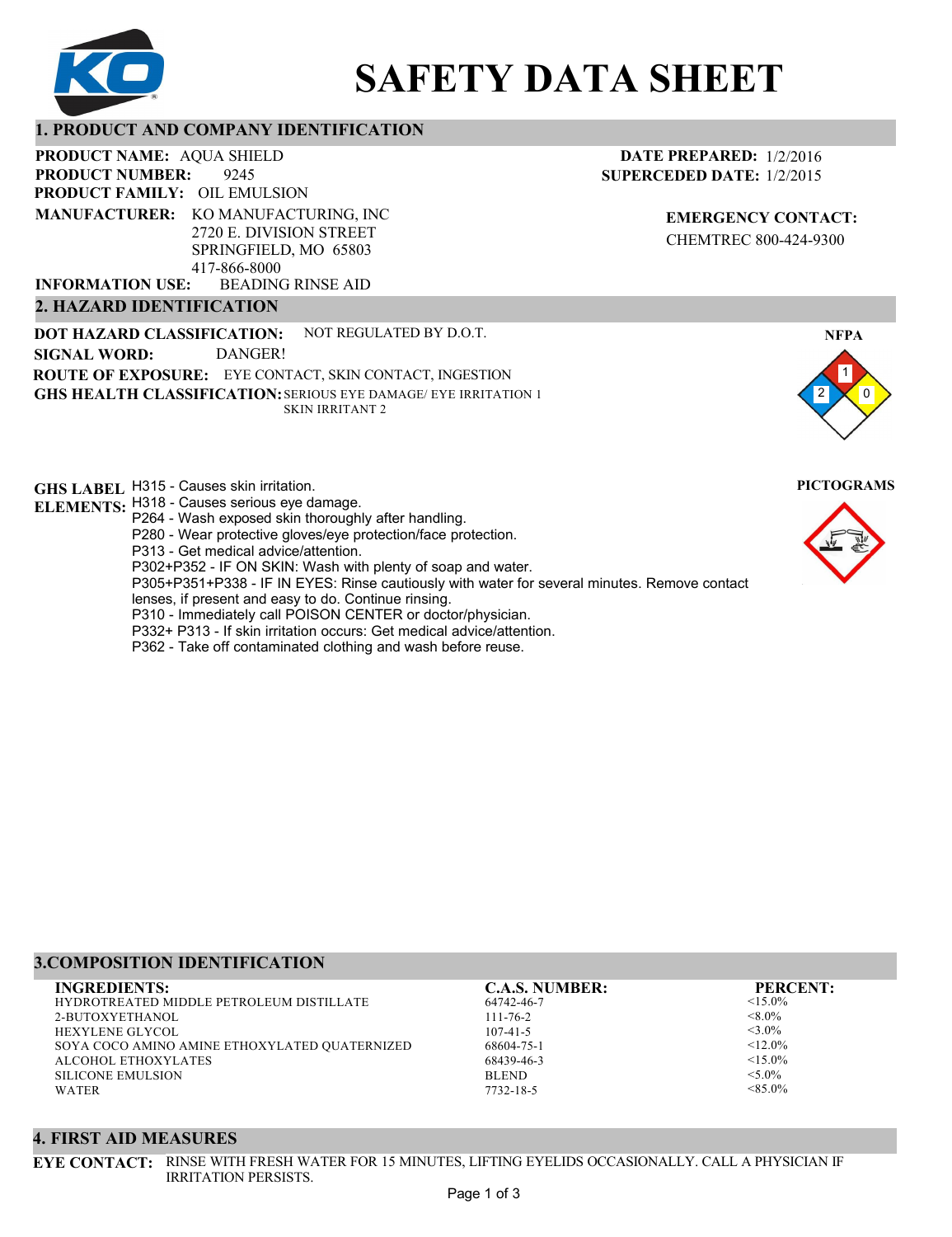# **4. FIRST AID MEASURES - CONTINUED**

**SKIN CONTACT:** RINSE WITH PLENTY OF FRESH WATER AND REMOVE CONTAMINATED CLOTHING IMMEDIATELY. CALL A PHYSICIAN IF IRRITATION PERSISTS.

**INGESTION:** RINSE MOUTH WITH FRESH WATER. DO NOT INDUCE VOMITING. CALL A PHYSICIAN IMMEDIATELY. IF CONSCIOUS, GIVE LARGE QUANTITIES OF WATER. DO NOT GIVE ANYTHING BY MOUTH IF UNCONSCIOUS.

**INHALATION:** IF OVERCOME BY EXPOSURE, REMOVE VICTIM TO FRESH AIR IMMEDIATELY. GIVE OXYGEN OR ARTIFICIAL RESPIRATION AS NEEDED. CALL A PHYSICIAN IMMEDIATELY.

#### **5. FIRE FIGHTING MEASURES**

**FLAMMABLE PROPERTIES:** NON FLAMMABLE.

**FLASH POINT:** >200 F

**SUITABLE EXTINGUISHING MEDIA:** DRY CHEMICAL, FOAM OR CARBON DIOXIDE, WATER SPRAY.

**UNSUITABLE EXTINGUISHING MEDIA:** NOT ESTABLISHED.

**SPECIFIC HAZARDS ARISING** NONE KNOWN.

**FROM THE CHEMICAL:**

**PROTECTIVE EQUIPMENT AND PRECAUTIONS FOR FIREFIGHTERS:** APPPROVED) AND FULL PROTECTIVE GEAR. WEAR SELF-CONTAINED BREATHING APPARATUS (PRESSURE DEMAND MSHA/NIOSH

#### **6. ACCIDENTAL RELEASE MEASURES**

**PERSONAL PRECAUTIONS:** AVOID CONTACT WITH EYES AND SKIN. SPILL AREA MAY BE SLIPPERY. WEAR PROPER PROTECTIVE EQUIPMENT WHEN DEALING WITH RELEASE.

**ENVIRONMENTAL PRECAUTIONS:** CONTAIN SPILL TO AVOID RELEASE TO THE ENVIRONMENT. KEEP CONTAINER TIGHTLY CLOSED WHEN NOT IN USE.

**METHODS FOR CONTAINMENT** COLLECT FOR DISPOSAL USING AN INERT ABSORBENT MATERIAL AND TRANSFER TO A **AND CLEAN-UP:** CONTAINER FOR REUSE OR DISPOSAL.

### **7. HANDLING AND STORAGE**

**HANDLING:** HANDLE WITH CARE AND AVOID CONTACT WITH EYES AND SKIN. ALWAYS WEAR PROPER CHEMICAL RESISTANT PROTECTIVE EQUIPMENT 29CFR1910.132-138. WASH THOROUGHLY AFTER HANDLING.

**STORAGE:** STORE IN A COOL, DRY PLACE. KEEP OUT OF REACH OF CHILDREN. KEEP LID TIGHTLY CLOSED WHEN NOT IN USE.

#### **8. EXPOSURE CONTROLS/PERSONAL PROTECTION**

**ENGINEERING CONTROLS:** NONE REQUIRED UNDER NORMAL USE.

**EYE / FACE PROTECTION:** CHEMICAL SAFETY GLASSES.

**SKIN PROTECTION:** CHEMICAL RESISTANT GLOVES.

**THRESHOLD LIMIT VALUE (TLV):** 2-BUTOXYETHANOL, 20 PPM

# **9. PHYSICAL AND CHEMICAL PROPERTIES**

**PHYSICAL STATE:** LIQUID. **APPEARANCE: ODOR: BOILING POINT: FREEZING POINT:** NOT ESTABLISHED. **SPECIFIC GRAVITY:** 1.02 **pH (1%): EVAPORATION RATE:** NOT ESTABLISHED. **FLASH POINT: LOWER FLAMMABILITY/EXPLOSIVE LIMIT:** NOT ESTABLISHED. **UPPER FLAMMABLE/EXPLOSIVE LIMIT:** NOT ESTABLISHED. NOT ESTABLISHED. 4.0-5.0  $>200$  F CLEAR YELLOW LIQUID. BUBBLE GUM SCENT. **VISCOSITY: REALITIVE DENSITY:** 8.5 LBS./GL. **SOLUBILITY: VAPOR PRESSURE:** NOT ESTABLISHED. **VAPOR DENSITY:** NOT ESTABLISHED. **DECOMPOSITION** NOT ESTABLISHED. **TEMPERATURE: PARTICAL COEFFICIENT:** NOT ESTABLISHED. **N-OCTANOL/WATER** NOT ESTABLISHED. SOLUBLE.

**AUTO-IGNITION TEMPERATURE:** NOT ESTABLISHED.